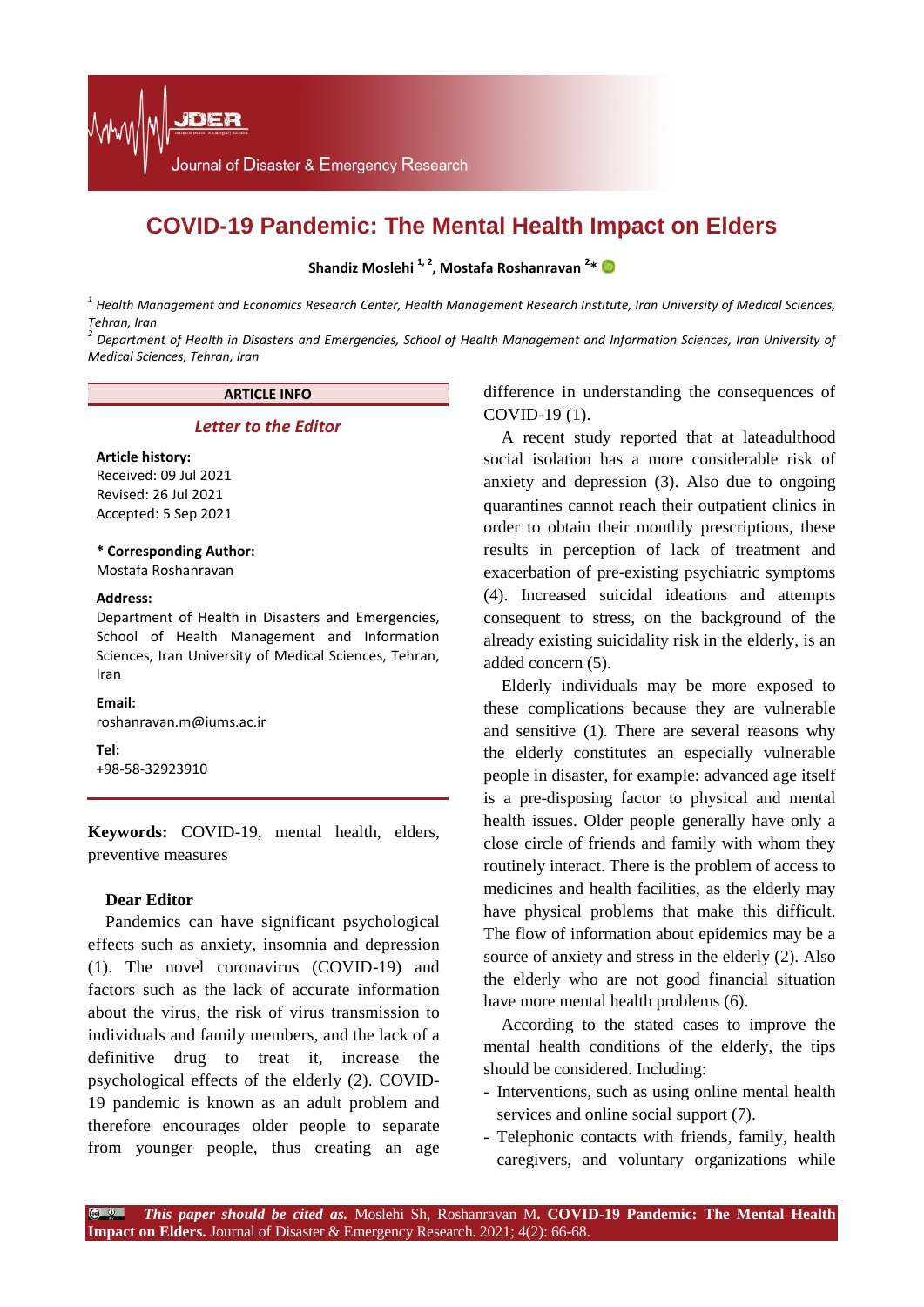isolation period during the COVID-19 pandemic, can give the elderly hope [\(7\)](#page-1-0).

- Using telemedicine services which can help to take care of the elderly during their seclusion [\(7\)](#page-1-0).
- Access to general and psychiatric medical care, healthy contact with family, access to relevant and updated information, and respecting their personal space are important components of mental health care in the elderly [\(8\)](#page-1-1).
- It is helpful to change the lifestyle of the elderly and perform daily activities. Activities such as music, painting, and literature enrich their daily lives [\(9\)](#page-2-0).
- Exercise can be helpful for controlling major depressive disorder (MDD) and other psychiatric disorders and chronic diseases. Many physiological mechanisms involved in the endocrine axis and immune function can be improved with regular exercise, reducing both the severity of mental disorders and the possible severity of COVID-19 infection [\(9\)](#page-2-0).
- Other family members should take some time to talk to older members of the family and get involved in some of their daily routines [\(10\)](#page-2-1).
- Stores offer special hours for the elderly, such as the early hours of the day.
- Government and non-governmental organizations should cooperate in delivering the equipment and medicines needed by the elderly.
- Giving financial aid will help to create peace of mind and a sense of financial security in the elderly [\(2\)](#page-1-2).
- Allocating a hot-line for the elderly to call if necessary.
- Giving the right information through the media can be helpful in reducing their anxiety [\(11\)](#page-2-2).
- Health policy makers have an important role to play in overcoming these barriers, and their cooperation will provide high-quality and timely psychological services to the elderly [\(4\)](#page-1-3).

In short, the health of the elderly needs more attention, especially when public health emergencies occur. In such cases, the society and professionals must take the necessary interventions to reduce the psychological impact in the elderly [\(12\)](#page-2-3).

# **Funding source**

None.

# **Conflict of interest**

The authors declare no conflict of interest.

## **Authors' contribution**

All authors contributed to this project and article equally. All authors read and approved the final manuscript.

# **References**

- <span id="page-1-2"></span>1.Bergman YS, Cohen-Fridel S, Shrira A, Bodner E, Palgi Y. COVID-19 health worries and anxiety symptoms among older adults: the moderating role of ageism. International psychogeriatrics. 2020;32(11):1371-5.
- 2.Philip J, Cherian V. Impact of COVID-19 on mental health of the elderly. Int J Community Med Public Health. 2020;7:2435.
- <span id="page-1-3"></span>3.Santini ZI, Jose PE, Cornwell EY, Koyanagi A, Nielsen L, Hinrichsen C, et al. Social disconnectedness, perceived isolation, and symptoms of depression and anxiety among older Americans (NSHAP): a longitudinal mediation analysis. The Lancet Public Health. 2020;5(1):e62-e70.
- 4.Yang Y, Li W, Zhang Q, Zhang L, Cheung T, Xiang Y-T. Mental health services for older adults in China during the COVID-19 outbreak. The Lancet Psychiatry. 2020;7(4):e19.
- 5.Armitage R, Nellums LB. COVID-19 and the consequences of isolating the elderly. The Lancet Public Health. 2020;5(5):e256.
- <span id="page-1-0"></span>6.Chandola T, Kumari M, Booker CL, Benzeval M. The mental health impact of COVID-19 and lockdown-related stressors among adults in the UK. Psychological medicine. 2020:1-10.
- <span id="page-1-1"></span>7.Shuja KH, Aqeel M, Khan EA, Abbas J. Letter to highlight the effects of isolation on elderly during COVID‐19 outbreak. International Journal of Geriatric Psychiatry. 2020;35(12): 1477-8.